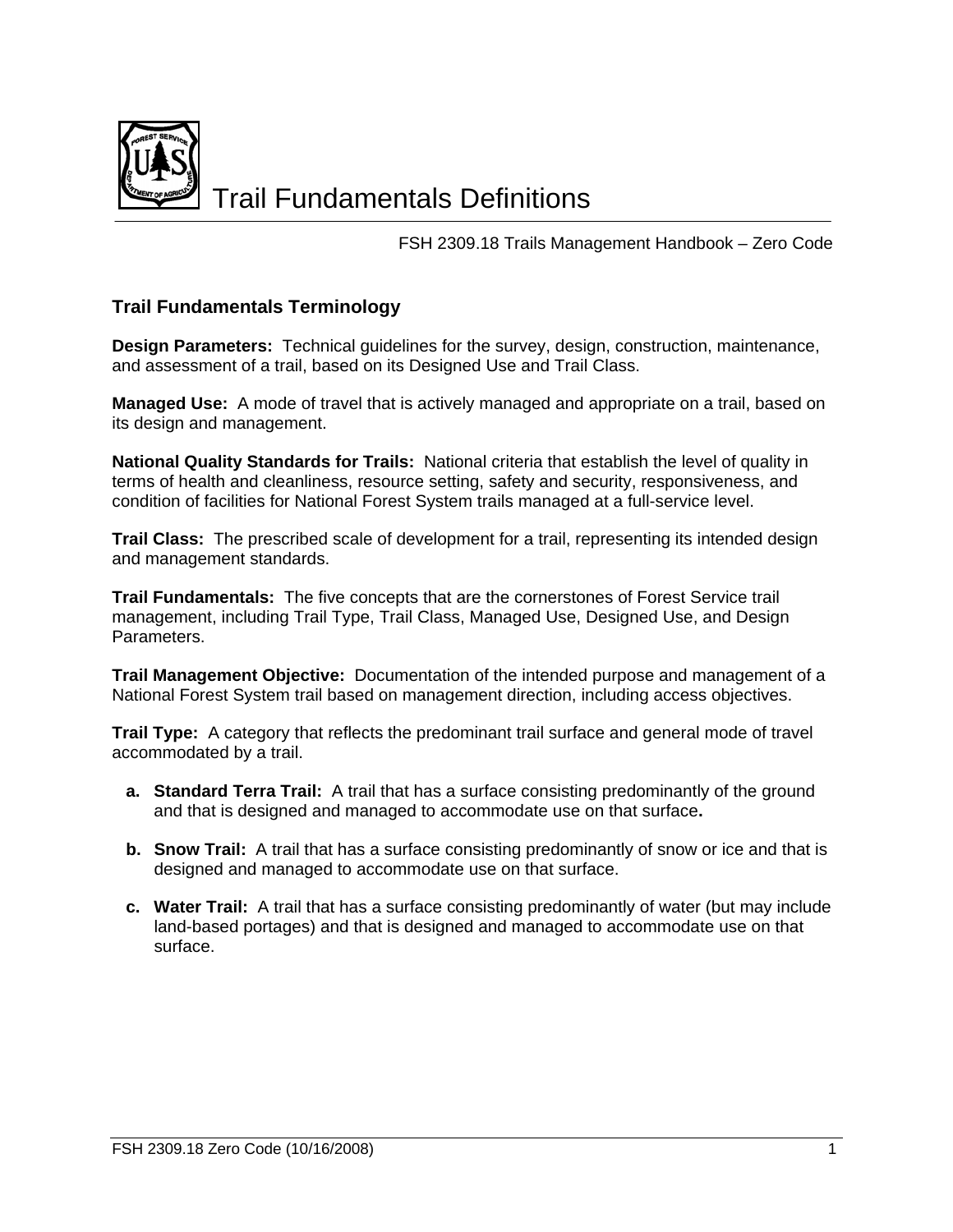## **Design Parameter Terminology**

**Clearing Limit:** The area over and beside the trail tread that is cleared of trees, limbs, and other obstructions.

- **a. Clearing Height:** The height of the clearing limit measured vertically from the trail tread.
- **b. Clearing Width:** The width of the clearing limit measured perpendicular to the trail.

**Cross Slope:** The percentage of rise to length when measuring the trail tread from edge to edge perpendicular to the direction of travel.

**Design Clearing:** The clearing limit determined to be appropriate to accommodate the Managed Uses of a trail.

- **a. Design Clearing Height:** The minimum clearing height determined to be appropriate to accommodate the Managed Uses of a trail.
- **b. Design Clearing Width:** The minimum clearing width determined to be appropriate to accommodate the Managed Uses of a trail.
- **c. Design Shoulder Clearance:** The minimum horizontal and vertical clearance of obstructions (for example, removal of bicycle pedal or motorcycle peg bumpers) immediately adjacent to the trail tread that is determined to be appropriate to accommodate the Manages Uses of a trail.

**Design Cross Slope:** The cross slope determined to be appropriate to accommodate the Managed Uses of a trail.

- **a. Target Cross Slope:** The cross slope that is determined to be appropriate over most of a trail to accommodate its Managed Uses.
- **b. Maximum Cross Slope:** The steepest cross slope that is determined to be appropriate based on the Managed Uses of a trail and that exceeds the target cross slope of the trail.

**Design Grade:** The trail grade determined to be appropriate to accommodate the Managed Uses of a trail

- **a. Target Grade:** The trail grade that is determined to be appropriate over most of a trail to accommodate its Managed Uses.
- **b. Short Pitch Maximum:** The steepest grade that is determined to be appropriate based on the Managed Uses of a trail, that generally occurs for a distance of no more than 200 feet, and that does not exceed the maximum pitch density.
- **c. Maximum Pitch Density:** The maximum percentage of a trail with grades that exceed the Target Grade and that are less than or equal to the short pitch maximum, which is determined to be appropriate based on the Managed Uses of the trail.